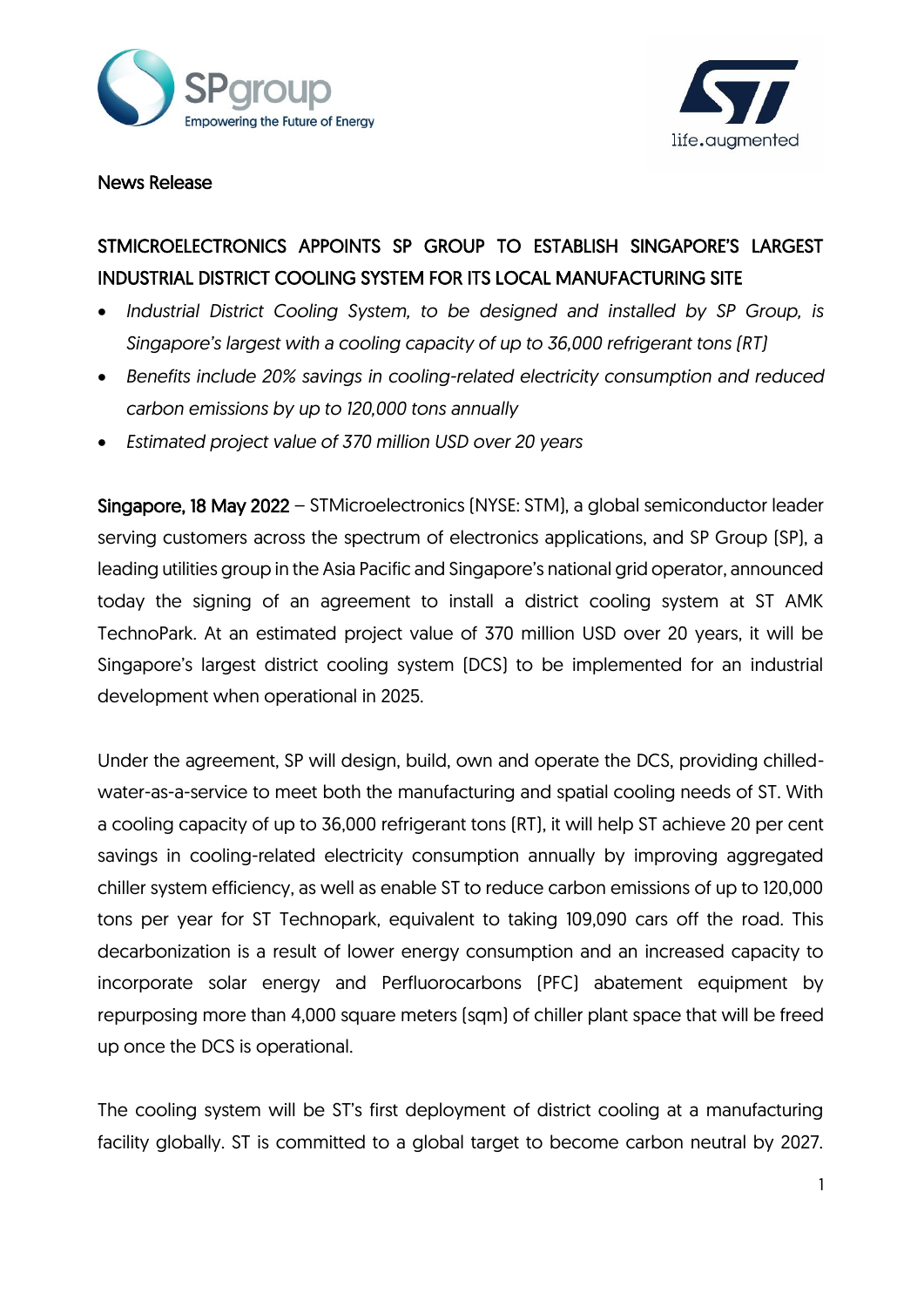



Adopting district cooling at its single largest wafer-fabrication site (by volume) will be a key enabler for the facility to meet the Minimum Energy Efficiency Standards (MEES) set by the National Environment Agency (NEA), and for the company to achieve its sustainability goals.

"The cooling system in Singapore will be ST's first deployment of district cooling at a manufacturing facility globally and is a strong statement of our commitment to our target to become carbon neutral globally by 2027," said Rajita D'Souza, President of Human Resources and Corporate Social Responsibility at STMicroelectronics. "Our adoption of district cooling at our single largest wafer-fabrication site (by volume), where it will eliminate 120,000 tons of carbon from the environment, equivalent to 30% of ST Singapore's carbon emission in 2021, is a key enabler for the facility and the company to achieve its sustainability goals."

Group Chief Executive Officer of SP, Stanley Huang, said, "District Cooling is a key sustainable energy solution to empower a low-carbon future for cities, townships, and industrial parks. To enable the decarbonization of Singapore's industrial sector, we have customized this solution to help energy-intensive manufacturing developments such as STMicroelectronics' TechnoPark reduce their energy consumption and carbon footprint in line with their sustainability strategies. With our full suite of sustainable energy solutions including solar and electric vehicle charging, we look forward to collaborating with ST to meet its net-zero targets."

-Ends-